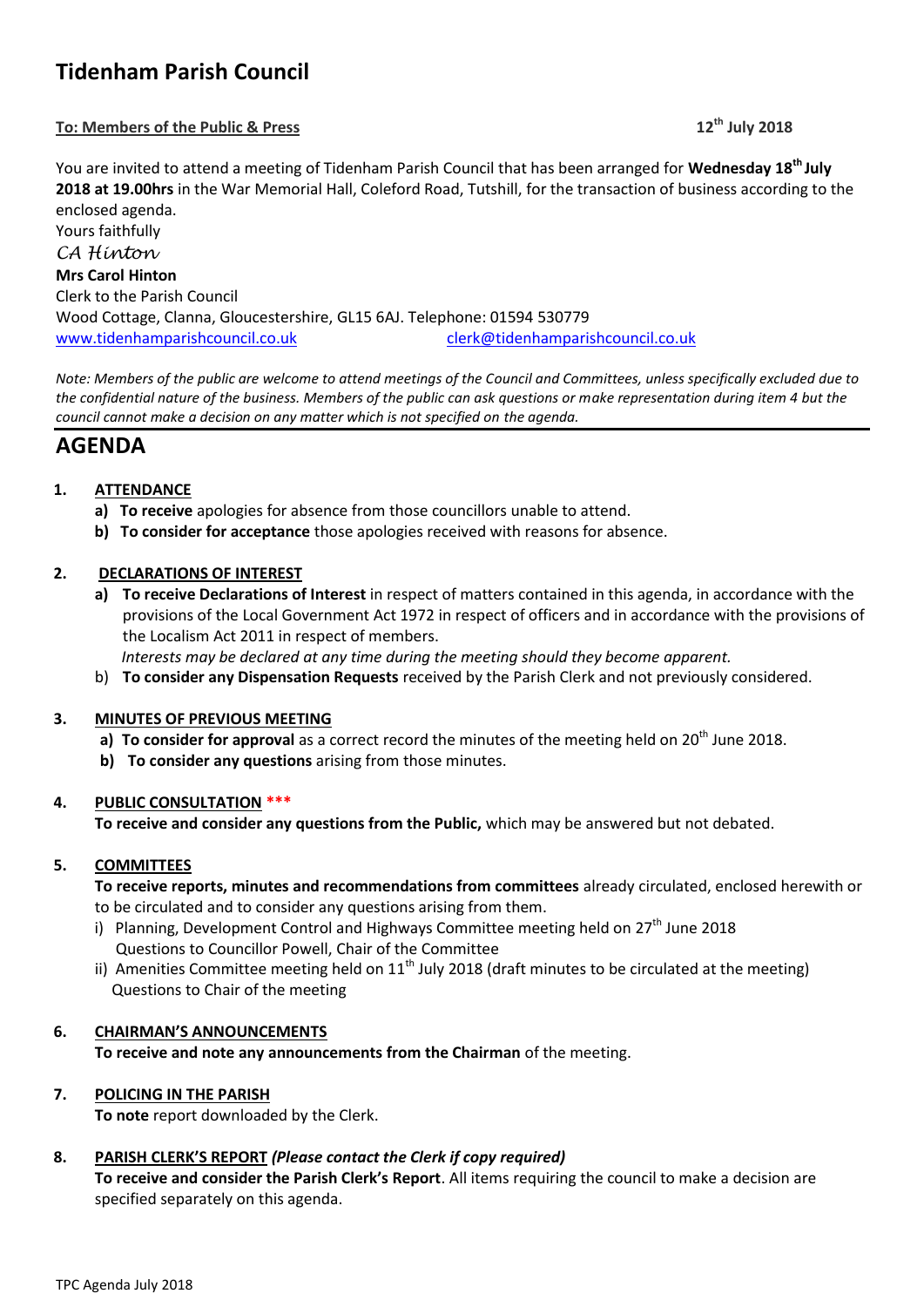- **9. FINANCE**
	- **a) To approve payments** according to the Financial Statement for June 2018 *(this will also show expected payments due in August 2018)*
	- **b) To receive and approve the Financial Statement** for June 2018
- **10. TIDENHAM PARISH COUNCIL CODE OF CONDUCT To review and consider** adoption of revised Code of Conduct
- **11. TIDENHAM PARISH COUNCIL GRANTS POLICY** *(see Clerk's Report item B)* **To consider** adoption of new Grants Policy and Guidance Notes

#### **12. NEWSLETTER** *(see Clerk's Report item C)*

- **a) To consider** quotation from Storm Marketing for printing of Newsletter of £470 (no VAT)
- **b) To consider** quotation from Storm Marketing for the design of Newsletter of £125 plus VAT (total cost £150)
- **c) To consider** quotation from Storm Marketing for the distribution of Newsletter of £266.67 plus VAT (total cost £320)
- **d) To consider** payment of above amounts by Clerk as and when they are required
- **e) To consider accepting** payment of £320 as sponsorship of the cost of the distribution of the Newsletter from Mr Bobby Nakum, Lifestyle Express, Beachley Road.

### *13.* **FoDDC PEST CONTROL SERVICE**

**To note** letter of response from the District Council to TPC letter of concern.

#### **14. FUTURE BURIAL PROVISION** *(see Clerk's Report item D)*

**To note** response to Clerk's initial approach to Revd Treharne and discuss the way forward.

#### **15. TIDENHAM HISTORICAL GROUP REMEMBRANCE DAY EVENT** *(see Clerk's Report item E)*

**To consider** payment of a contribution towards the Remembrance Day event on the Tutshill Recreational Ground on  $11<sup>th</sup>$  November 2018 up to the amount of the total costs of £420

#### **16. NEW PLAY AREA EQUIPMENT** *(see Clerk's Report item F)*

- **a) To consider** purchase of Greenfields Kompan Inclusive roundabout for the Buttington Road play area cost £6890 + VAT (Total cost £8268) as recommended by the Amenities Committee (see minutes July 2018)
- **b) To consider** purchase of Greenfields Kompan Carousel with Bars roundabout for the Woodcroft play area cost £2998 + VAT (Total cost £3598) as recommended by the Amenities Committee (see minutes July 2018)
- **c) To consider** virement of funds from general reserves to the Capital budget of £11866 if Council resolves to purchase equipment considered under items a) and b)

#### **17. CORRESPONDENCE** *(see Clerk's Report item G)*

**To receive and consider** any other correspondence as detailed in the Clerk's Report

#### **18. COUNCILLORS' REPORTS**

**To receive and note** any matters which councillors wish to raise and where appropriate add to the agenda for the following meeting or meetings of committees.

#### **19. FUTURE MEETINGS**

 **To note** the dates of future council and committee meetings: Wednesday 25<sup>th</sup> July 2018 - Planning, Development Control and Highways Committee Wednesday  $22^{nd}$  August 2018 – Planning, Development Control and Highways Committee Wednesday  $5<sup>th</sup>$  September 2018 – Finance and Probity Committee Wednesday 5<sup>th</sup> September 2018 – Mopla Cottages Committee Wednesday  $12^{th}$  September 2018 – Amenities Committee Wednesday  $19^{th}$  September 2018 – Full TPC Council Meeting